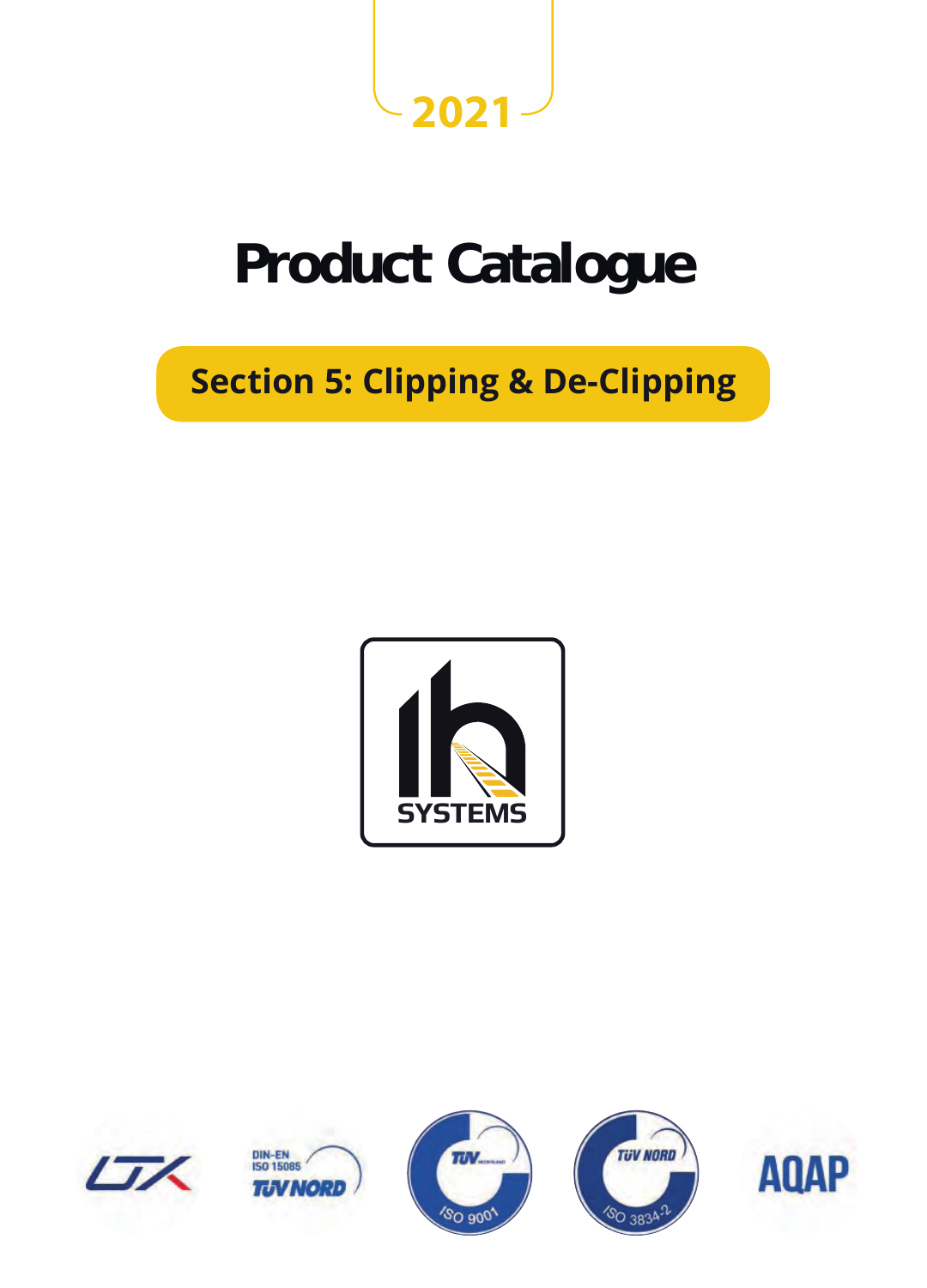

# $De-Clipping$ **Section 5: Clipping &**

**This document is one of a series of 10 catalogue sections which together give specifi cations for all the products in our range.**

**Other sections are available on request.**

**Section 1: Rail Handling Section 2: Sleeper Handling Section 3: Panel Handling Section 4: Ballast and Trackbed Section 5: Clipping and De-Clipping Section 6: Signals and Crossings** Section 6: Signals and Crossings<br>Section 7: Cable and Electrification **Section 8: Miscellaneous Equipment** Section 8: Miscellaneous Equipmen<br>Section 9: Barriers and Access **Section 10: Tiltrotator** This document is one of a series of 10 catalogue sectic<br>the products in our range.<br>Other sections are available on request.<br>Section 1: Rail Handling<br>Section 2: Sleeper Handling<br>Section 3: Panel Handling<br>Section 4: Ballast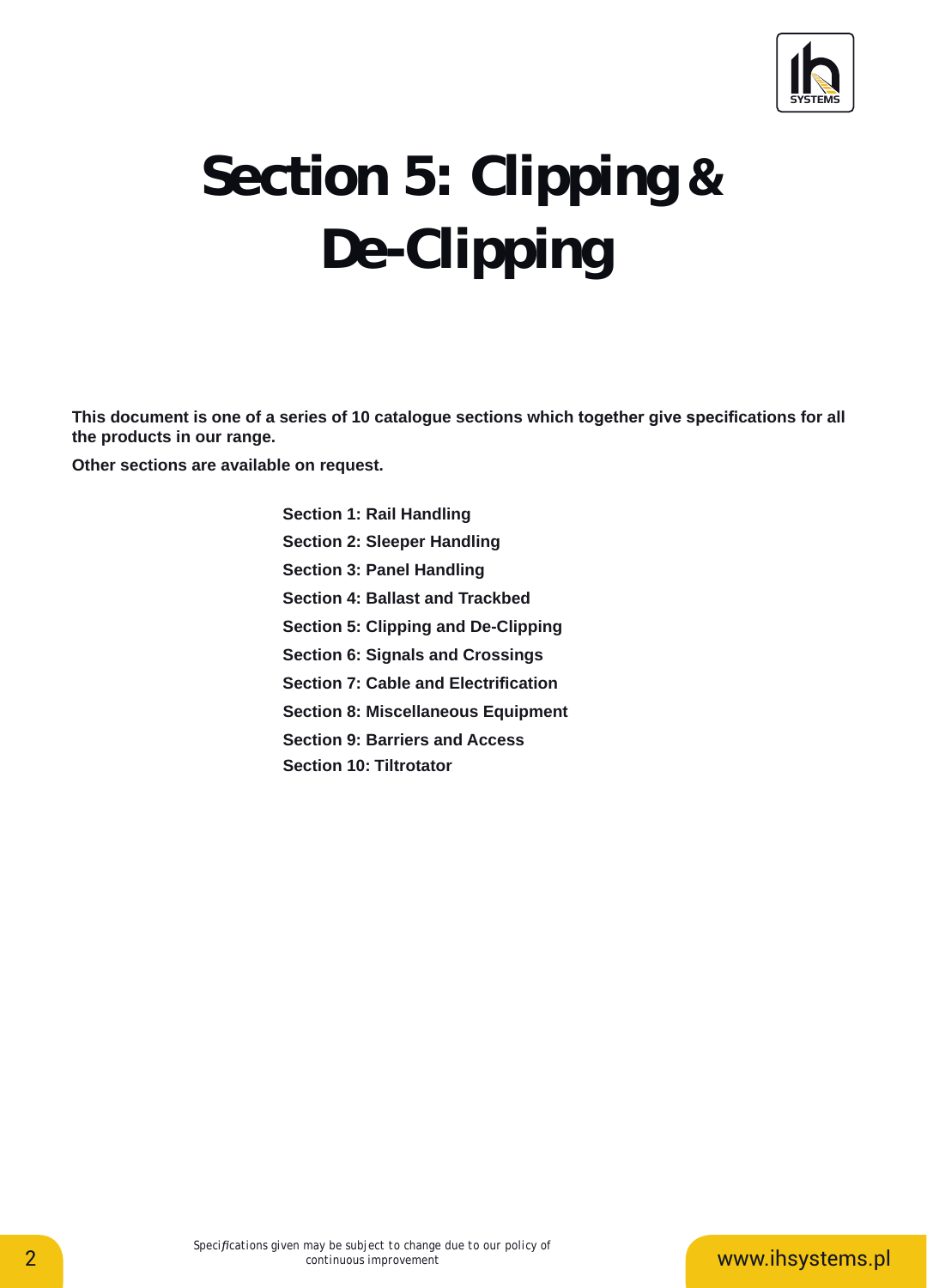### 5.1 FC09 MK3 FASTCLIP ATTACHMENT





The IH Systems Mk3 Fastclip<br>attachment is the industry standard machine in the UK.

Simple to set and operate, hard to break and simple to service and maintain this machine is always popular with operators.

The machine is equipped with the fastest and simplest to use sleeper lifter in its class.

In the hands of a skilled operator rates of 60 sleepers per minute are regularly achieved on rail stressing work.

The latest models can be specified for 3rd and 4th rail operation.



#### **FEATURES**

- **Extremely Strong and Robust**
- Fully protected hydraulic cylinders
- Simplest machine to set
- **Simplest machine to use**
- Low operator fatigue • High reliability
- 
- Long life wear parts
- Wide range of optional extras
- Can be specified for 3rd & 4th rail
- Full Factory Parts Backup
- **CE Marked**

THE MOST POPULAR MACHINE OF ITS KIND WITH OWNERS AND OPERATORS

### **SPECIFICATIONS**

| Weight                             | 2250 kg             |
|------------------------------------|---------------------|
| <b>Braking System</b>              | Fail Safe, 2 wheels |
| Clipping Mechanism Fully Hydraulic |                     |
| De-Clipping                        | Fully Hydraulic     |
| Sleeper Lifting                    | Single Control      |
| O/A Height                         | 1,230 mm            |
| O/A Width                          | 2,200 mm            |
| O/A Length                         | 2,195 mm            |

| Max. Hyd. Pressure  | 210 Bar      |
|---------------------|--------------|
| Min. Hyd. Pressure  | 90 Bar       |
|                     |              |
| <b>Body Colour</b>  | 08E51 Yellow |
| <b>Moving Parts</b> | Signal Red   |
| Handles             | <b>Mhite</b> |



#### **BENEFITS**

Suitable for all RRV's

Handles

Hydraulic pressure control built in and oil cooling option for high speed use

Low operator fatigue means reliable results

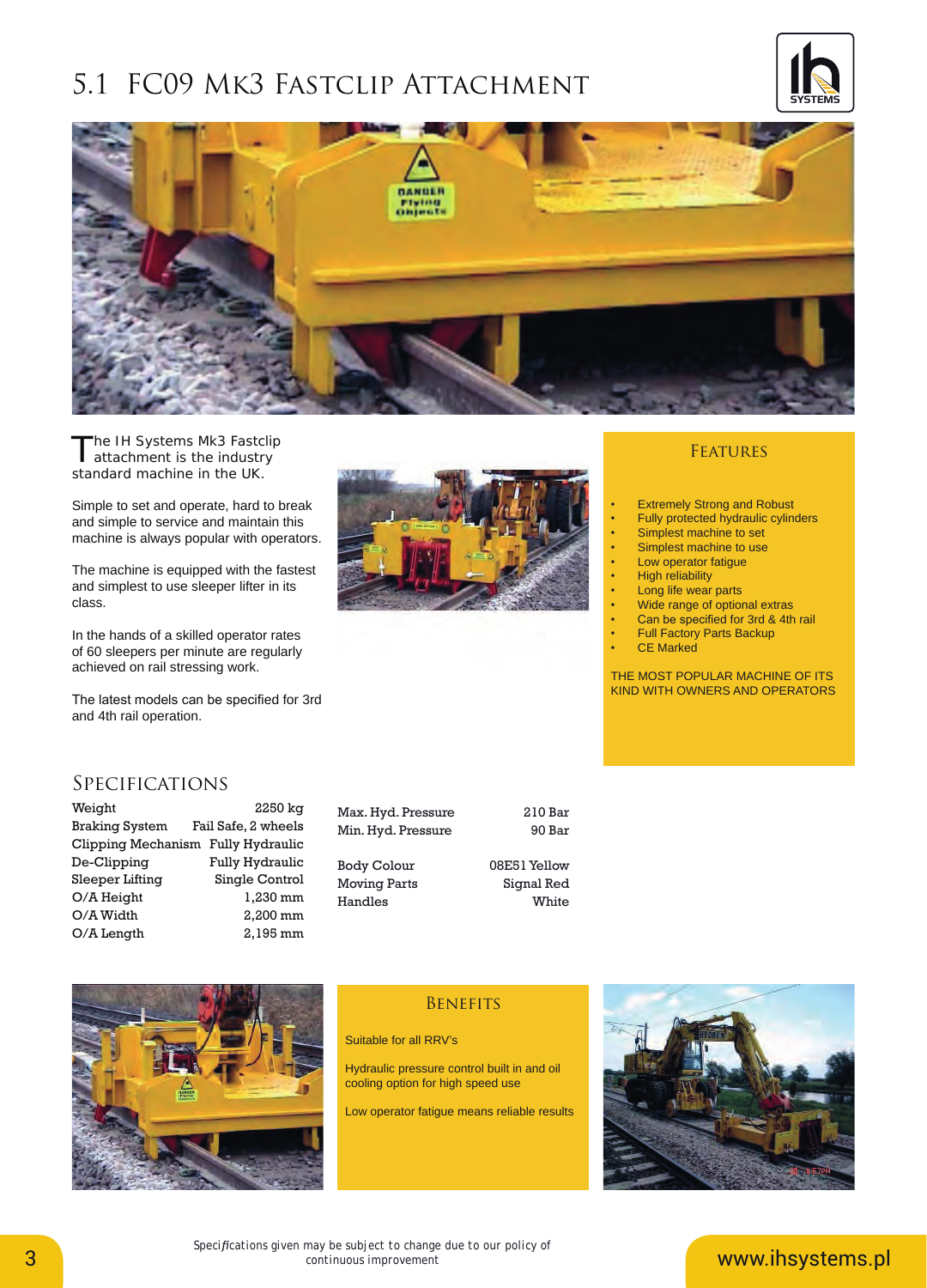## Options and Ordering Information



The FC09 Mk3 Fastclip Machine is available with<br>
either fixed or tipping adapter heads.

The tipping adapter head should be specified where the host machine is fitted with a Miller Bug or Geith Quick Coupler as these types have to be fully crowded under the machine boom in order to release the attachment.

The clipping and de-clipping hydraulic circuits are fitted with hydraulic pressure control as standard.



**Example: FC09-01 Mk3 Fastclip Machine with fixed adapter head**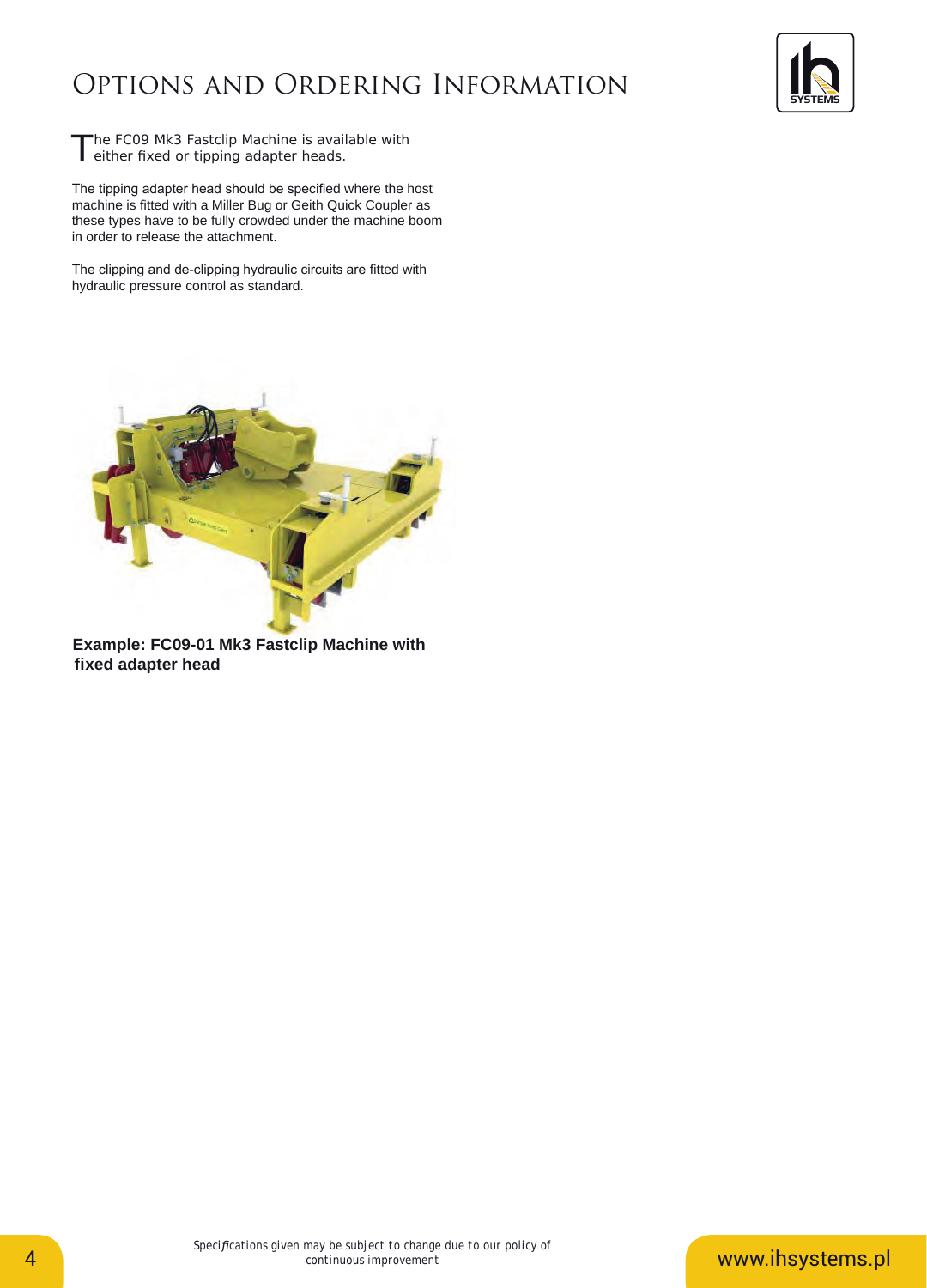### 5.2 EDC15 E-Clip De-Clipper





Our E-Clip De-Clipper is the ideal<br>
Solution for the rapid removal of Pandrol E and PR clips.

Spring loaded hooks snatch out the clips as the machine is propelled along the track.

The machine incorporates fail-safe brakes, automatic marker lights and a hydraulic hook raising mechanism for rail travel.

Adapter heads are available to suit all types of road rail machine.



#### **FEATURES**

- Adjustable for rail height and wear
- Twin hydraulic circuit de-clip one rail or both
- Rubber balles to prevent clips flying • Heavy duty construction
- Full range of adapter heads
- Full Factory Parts Backup
- **CE Marked**

A HEAVY DUTY DEVICE FOR THE RAPID REMOVAL OF PANDROL E AND PR CLIPS.

### Specifications(typical)

| Weight                 | 1990 kg          |
|------------------------|------------------|
| <b>Operating Speed</b> | 5 kph            |
| <b>Brake Test Load</b> | $125 \text{ kg}$ |
| Mechanism              | Hydraulic        |
| O/A Height             | 1,357mm          |
| O/A Width              | 1,919mm          |
| O/A Length             | 2,119mm          |

| Max. Hyd. Pressure  | 210 Bar       |
|---------------------|---------------|
| Min. Hyd. Pressure  | 90 Bar        |
|                     |               |
| <b>Body Colour</b>  | 08E51 Yellow  |
| <b>Moving Parts</b> | Signal Red    |
| Handles             | Black / White |





### **BENEFITS**

Remove up to 2.5 km of clips per hour

De-clip one rail or both

Reduced manpower, increased safety